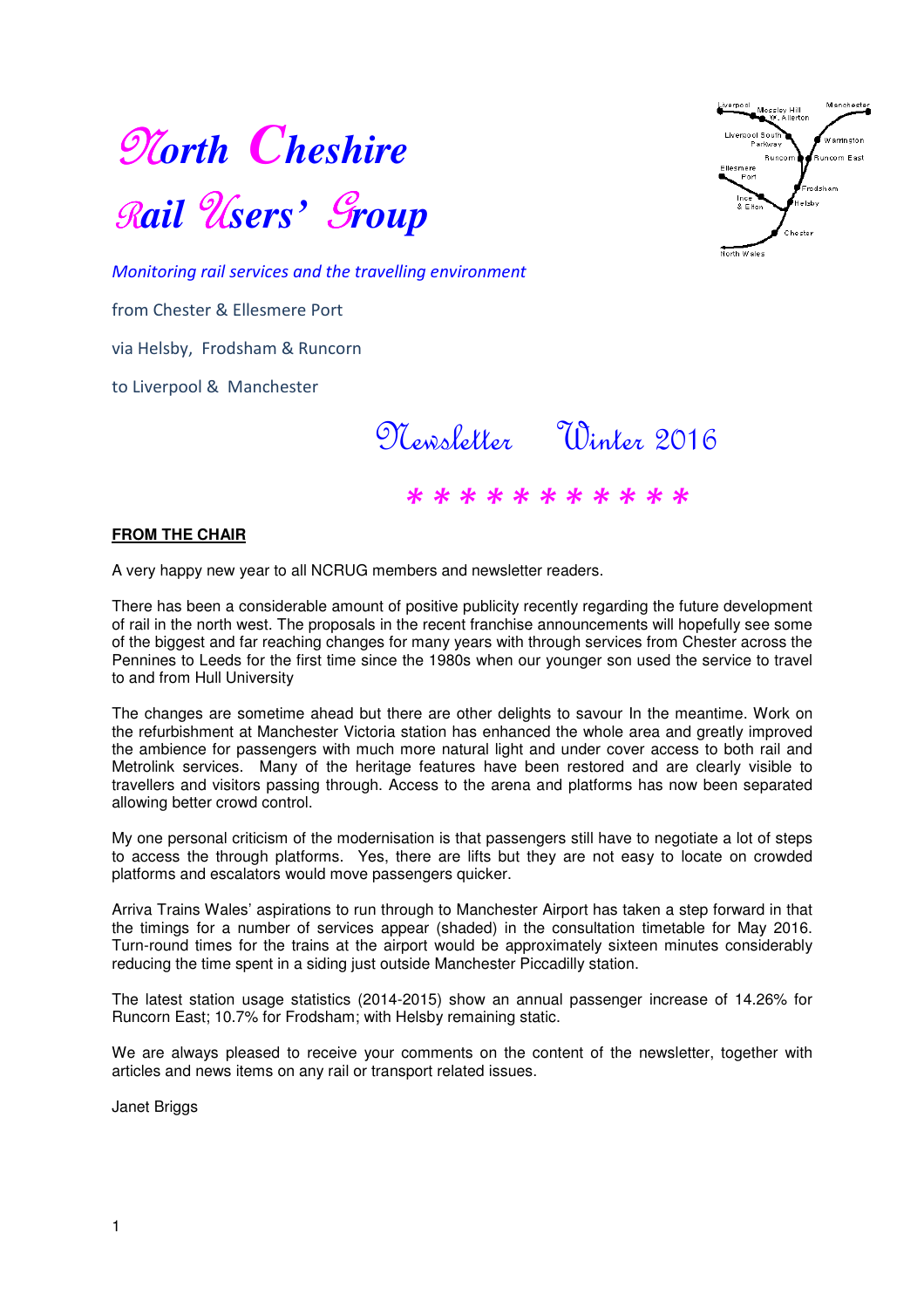# **ARRIVA TRAINS WALES FACTS & FIGURES**

George Jones extracted the undermentioned facts following a presentation on Monday 21<sup>st</sup> December by Ben Davies, Stakeholder Manager, to the Railway Travel and Correspondence Society:-

## **Customer satisfaction at record levels – 89% Spring 2015**

\*Outstanding performance – consistently the best regional and second best national 'right time' performing rail operator in the UK.

\*£31m of investment since the start of the franchise vs £400k contractual requirement. \*One of the largest employers in Wales, employing around 2,200 people and creating more than 300 jobs since the beginning of the franchise in key locations such as Carmarthen, Pwhelli, Machynlleth, Holyhead and Cardiff.

\*National Awards Winning Apprentice Scheme; recruitment has included 21 apprentices and 13 graduate trainees.

## **Key Performance measures**

\*Public Performance Measures: Annual reliability and punctuality currently 97.9% and 93.5% respectively.

\*Best regional 'Right time' operator.

\*UK's second-best right-time operator (trains arriving and departing within 59 seconds of scheduled time).

## **National Rail Passenger Survey**

\*Overall satisfaction has now risen to 89%, up 10% from when the franchise started and 8% above the franchise benchmark.

\*31 out of the 32 different areas of measurement have improved over the past decade.

## **Investment in franchise**

\*ATW has invested £31m against a franchise requirement of only £400k. ATW investment includes:

Over £11m on train refurbishments (class 158 fleet and loco hauled services) Chester station £2m.

Train driver simulators £2m.

Improved staff facilities £2m.

Ticket gates £3m.

123 Ticket vending machines all across the network £5m.

Brand new depot at Machynlleth £3m.

New wheel lathe £2m at Cardiff Canton.

Numerous other small projects, such as station lighting enhancements worth a total of £10m.

National Station Improvement Programme in partnership with others, plus numerous improvements to accessibility. Major station refurbishments included Aberystwyth, Llandudno and Rhyl and new stations at Ebbw Vale Town, Pye Corner, Energlyn and Churchill Park, Fishguard and Goodwick.

## **New and Improved services**

\*ATW has consistently acted to add capacity and improve services whilst working with a limited fleet size. We provide 20% more services (65,000 services every year) than the franchise agreement specifies and added over 525,000 annual seats to the timetable in 2012 alone.

\*Around 5,000 extra trains a year were added in May 2013 for Gowerton following the station improvement and Loughour viaduct redoubling – all at no additional cost to the taxpayer. \*In 2015 at the request if the Welsh Government, extra services were added to the Heart of Wales and Cambrian lines and timetables were extended to the New Ebbw Vale Town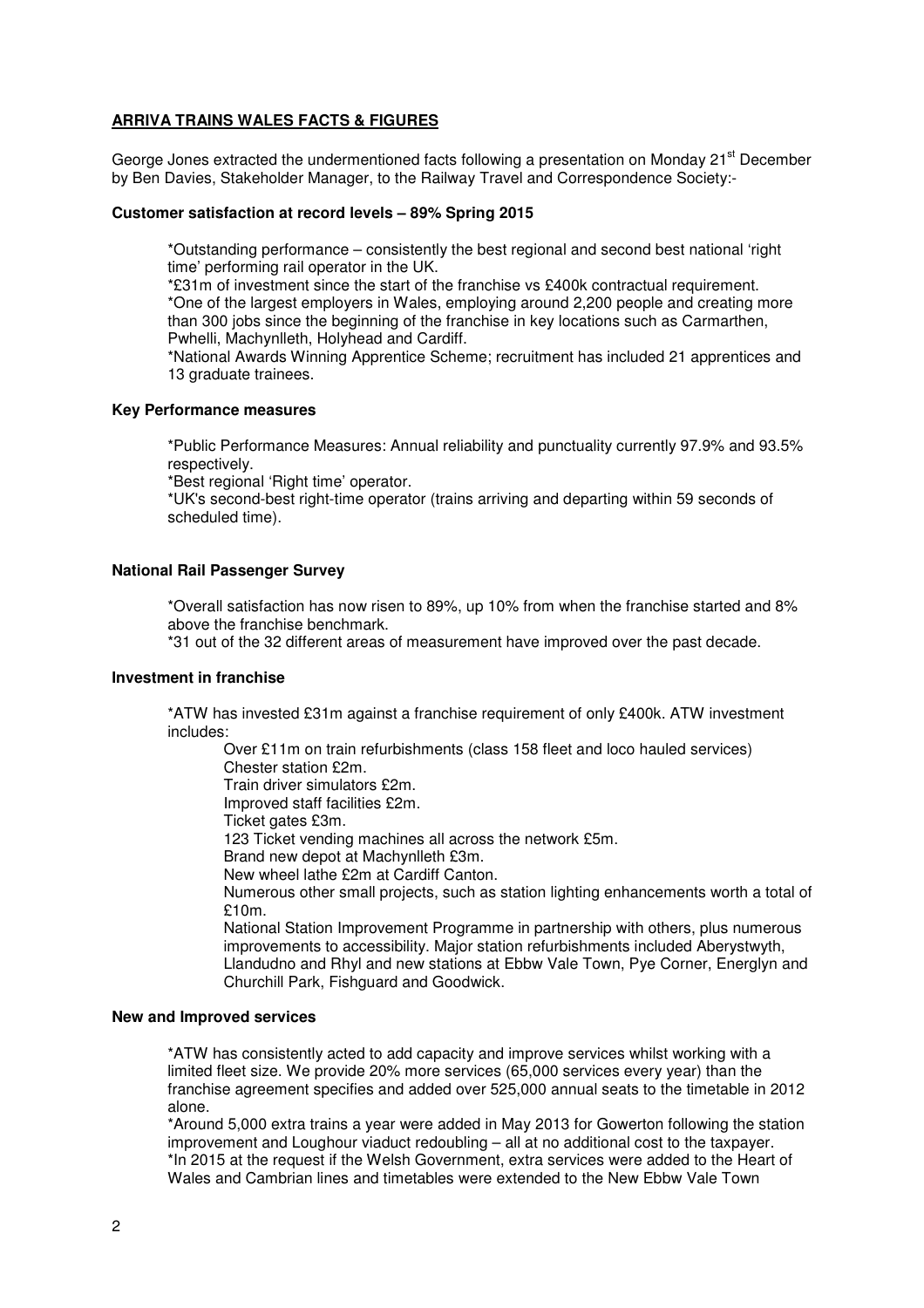station.

\*Two new innovative Smartphone m-Ticket products were launched as were the UK's first video assisted ticket vending machines. ATW is a key supporter of community projects including Disability Sport Wales, Velothon Wales and Cardiff Half Marathon.

# **Franchise Overview**

\*ATW's network extends throughout Wales and the border counties of England, providing local and long distance services to destinations including major cities such as Swansea, Cardiff, Newport, Birmingham, Chester and Manchester.

\*2,204 employees, Franchise started August 2003; 1.009 route miles; 956 services operated per day.

\*30.5 million passenger journeys per year.

\*A fleet of 128 trains.

\*247 stations (10% of the UK total) 55 of which are staffed.

\*ATW works with a wide range of local and national partners, such as the Welsh Government, to grow and improve rail transport for the public they serve.

# **GJ**

# **NEW NORTHERN ELECTRIC SERVICE INAUGURATION**

I was fortunate to be invited to attend the inauguration of "Northern Electric" services from Liverpool (Lime Street) to Warrington (Bank Quay) on Monday 14th December when Class 319's took over most of the trains on the route via Huyton and Earlstown.

The day did not start well for the Mayoral contingent from Warrington, as they planned to travel from Warrington (Central) on the 08.30 departure which was cancelled as this had travelled via Chat Moss to Liverpool! They therefore enjoyed a "Pacer" on the next "Stopper". In addition one of the 319 sets used on the Warrington service received a graffiti attack overnight while stabled at Preston and had to be replaced by another unit off Allerton Depot.

The modern scene at Liverpool (Lime St) was set, however, with three Class 319's and the old guard in the form of a "Pacer", forming a backdrop. An honour guard formed of Warrington Borough Council Leader Cllr. Terry O'Neill, Merseytravel Chairman - Liam Robinson and Northern Trains - Director Alex Hynes, (see our web site for picture), all standing in front of the 09.47 inaugural service to Warrington Bank Quay. The celebratory party then travelled on this inaugural service, formed of 319.365, to Warrington Bank Quay.

Again, to be seen on our web site, at Warrington Bank Quay is Chris Dale, Chairman of Travel Watch North West who was part of the "Official Party", at Warrington Bank Quay with Unit 319.365 having just arrived with the inaugural service from Liverpool (Lime Street), on the 14th December.

Later, (see the web site), Cllr Terry O'Neill addresses the Official Party in the Mayor's Parlour in Warrington Town Hall and celebrates the arrival of "Northern Electrics" into the Borough. Alex Hynes and Liam Robinson look on with others and enjoy the occasion.

In their addresses the Speakers welcomed "Northern Electrics" to Warrington and hoped they could look forward to electric trains on the CLC! This could be an early "Electric fix" as there are few infrastructure problems on the CLC route as this line is electrified at both ends already; we will wait and see.

However, the Warrington Bank Quay service is a major step forward and we suggest you try a trip from your local station and enjoy the fast service via St. Helens Junction to Liverpool; or even St Helens!

**JH**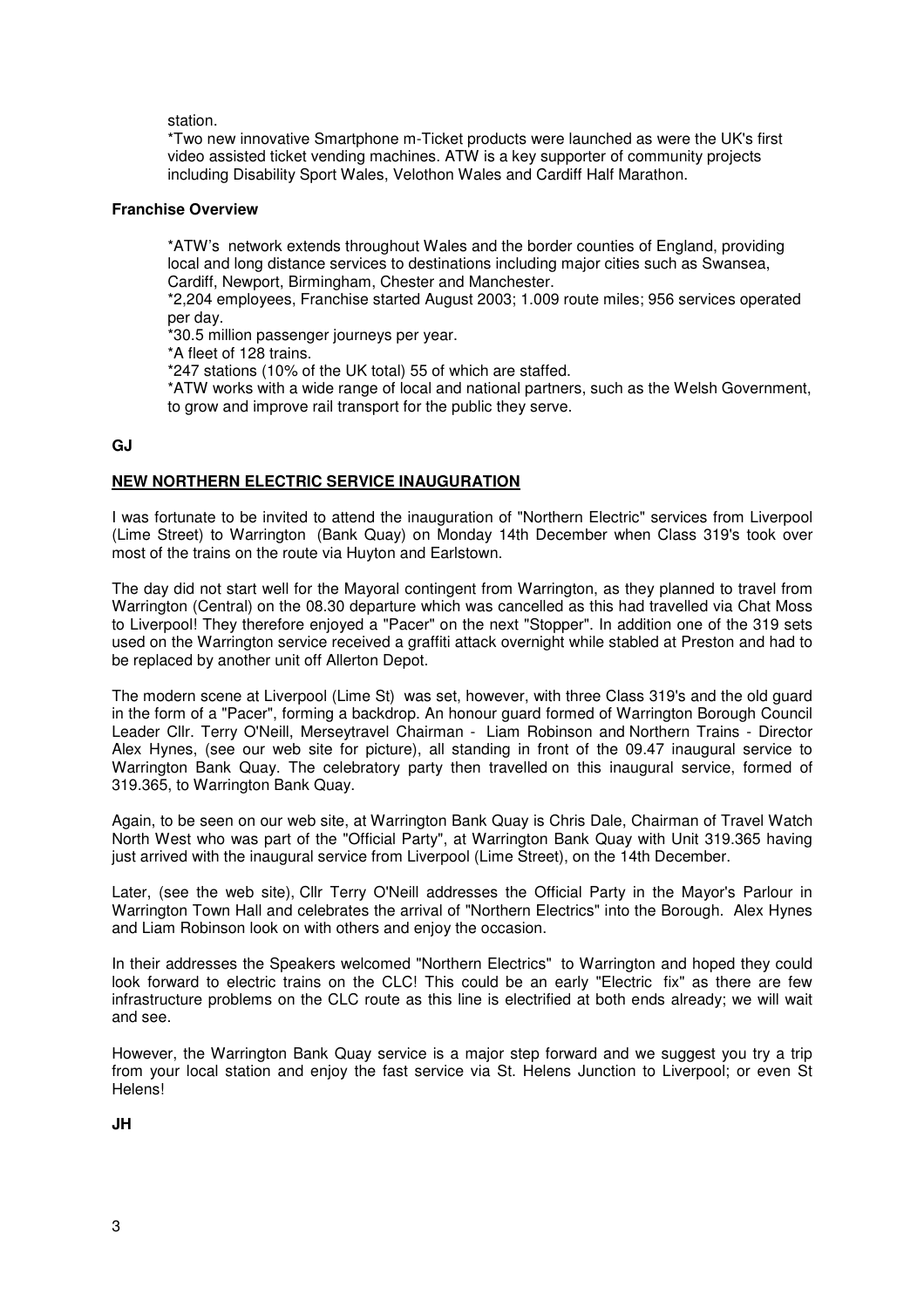Your Editor, in his capacity as Secretary of NCRUG, is now going to eat some humble pie and confess to not providing the 2014 report on Runcorn East station to our AGM attendees on Oct 21<sup>st</sup> this year. John Hobbs has done a tremendous amount of work on the station and it is only right that his report is given due recognition. So here it is:-

# **RUNCORN EAST REPORT - 2014**

The last year has been very constructive at Runcorn East and flowing from the Station's 30<sup>th</sup> Birthday last October we have followed through with an award at the "Cheshire Best Kept Station" Competition which now adorns the Booking Hall at the Station. This was a first in this area for Runcorn East.

Kerry Ramsbottom, (now Fairchild), a Community Development Officer for Halton Borough Council has been proactive throughout the year and she has promoted the station and provided advice and guidance on funding through the Halton Borough network. This has included considerable new signage in the station area which most importantly included a sign which stated "RUNCORN EAST"; this actually shows passengers where the station is and is a considerable improvement to the area. Additional signage to cycle ways, footpaths and the bus stops has improved the situation considerable and was certainly a factor in the Cheshire Best Kept Station competition. ATW also installed a ticket vending machine during the course of the year.

Kerry initiated a competition in schools near the Station in the "Litter Bug" campaign and this resulted in numerous entries, Halton Borough Council (HBC) officials selected the Winners and Arriva Trains Wales (ATW) provided appropriate prizes while funding through "Community Develoment – The Mersey Forest Team" was used to reproduce the art work which is now displayed on the station and raises the environment, at the station, to a higher level.

A further initiative with the National Citizen Scheme (NCS) with plants and soil provided by ATW enabled a formerly overgrown area of the station, adjacent to the Booking Office, to be converted into a Memorial Garden. This project has been awarded a prize by the Royal Horticultural Society (RHS); this event takes place tomorrow at Southport and four of us will be attending; two from HBC and two from NCRUG.

In addition; with funding from the Mersey Forest and in conjunction with Norton Priory and the nearby Murdishaw Community Centre; courses have been run making bird, bat and bug boxes and flower identification. These activities were all supported by local chemicals manufacturer INEOS Chlor Vinyls through the "Landfill Communities Fund as part of the Mersey Forest". Further courses are to be run with the remaining funding.

Starting in February Kerry & I joined together with Sally Buttifant the Community Rail Officer for Cheshire West & Cheshire to bring "Over by Christmas" to Runcorn East this production by "Theater in the Quarter" from Chester was introduced by The Deputy Lieutenant of Cheshire Peter Waterman and the Mayor of Halton. This featured a WW1 Commemoration and was performed additionally at thirty stations across the North West. At Runcorn East this featured five local schools, the British Legion, The Railway Chaplain; a flock of doves, the Irish Guards Singers, local suppliers (ASDA), the RSPB and performances from schools, community art and history groups and a miniature steam railway and a steam fire engine provided by the Fire Service.

The Choral & Theatrical presentation was a moving enactment of the events of World 1 with cameos of various aspects of that time, from the departure of loved ones from a station, to the Christmas Day football matches at the front and all highlighted by a news boy shouting out the harrowing headlines as the war progressed. After that performance local schools combined together to perform a new song; "On the Station" especially written for them by Matt Baker of TiQ and this formed the finale of the "Over by Christmas" presentation.

The organization also involved a filming session with steam train, eight rehearsals, on one day, at various locations on the on the East Lancashire Railway, a further special train and a further two performance at Bury Bolton station together with all the organization that that entailed.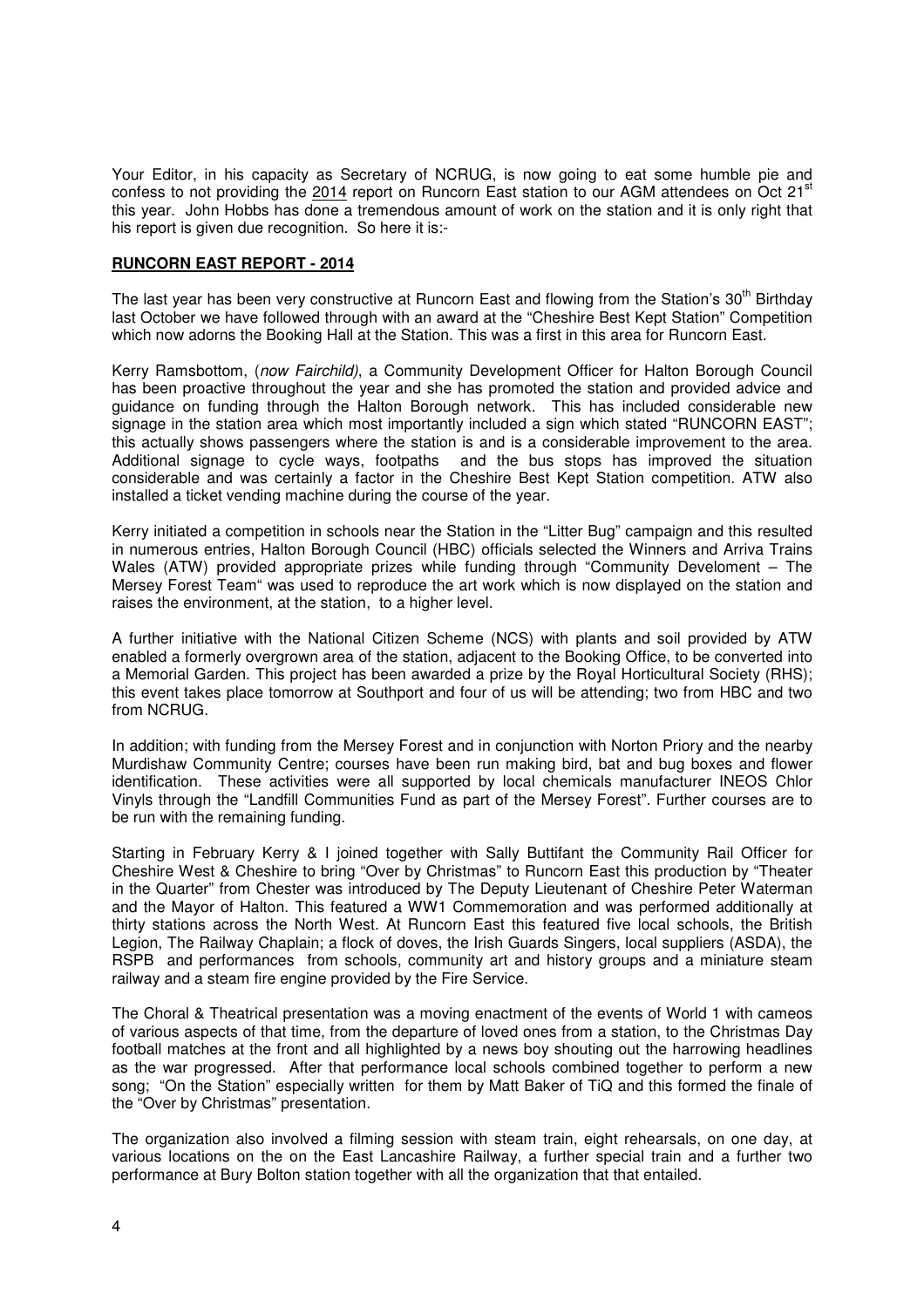We look forward to another year of progress at Runcorn East station supported by HBC & ATW who have worked with us consistently through the year. **JH 21.10.14** 

# **TRAVELLING BY TRAIN IN GERMANY**

In the autumn newsletter our chairman told of experiences in Austria. I thought that you might be interested in my experiences of travelling in Germany. Years ago the DB used to be as good as the SBB (Switzerland), but not any more! In the last 10 years I am afraid reliability has become worse than in Britain. So here are a few examples from my experiences.

Wrong destinations. What would you think if you turned up at Bank Quay for a train to Euston, where the platform departure indicator said that the train was for Euston, and indeed all the displays on the train said that was where it was going. But when you were on the train, somewhere before Stafford an announcement was made saying the train would terminate at Stafford and you would have to get on a bus to Lichfield, and yet all this was planned: it wasn't an emergency. But this happened to me in Germany: I discovered that the destination indicated is not the destination of the train, but of the journey. At Hannover Hbf the platform indicator said my train was going to Aschersleben, and that's what it said on the front of the train, but it was only just before Ilsenburg that an announcement was made saying that at the next station we would have to all get out and continue on a bus. [The journey rather than the destination of the train appears to be common continental practice: In Copenhagen I noticed that the boat train to Ystad was advertised as going to Rønne, the destination of the Bornholm ferry – it's like being in Leeds and seeing that the 10:19 service is for Douglas IOM, rather than Heysham Port].

Connections. In Britain we moan about connections not being held for late running trains (Virgin arrives late in Oxenholme just as the TPE train for Windermere leaves). But on one journey in Germany from Amsterdam to Hannover, our train waited at Minden for 15 minutes for a late running connecting train, and then made an additional stop on the way, so that we arrived 20 minutes late at Hannover Hbf and I only just caught my on-going connection. Somewhere between these two extremes would appear to be right.

Engineering work. Twice have I experienced changes in the timetable in the interval between planning the journey, booking tickets and actually making the journey. On one occasion I planned to travel from Köln to Brussels, only to find that for one day – the day I was travelling, a Friday – there were no trains between Aachen and Liège, and apparently no replacement buses. Fortunately I had an Interrail ticket so I was able to come back to Brussels via Utrecht and Rotterdam and still catch my Eurostar. After this experience I now always check the journey times on the internet just before travelling. We had a holiday in Vienna and on the return journey decided to travel on the high speed line from Frankfurt to Köln. We had tickets and seat reservations, but before the journey I discovered that the train from Vienna to Frankfurt had been re-timed and the seat reservations onwards from Frankfurt would be useless. DB refused to give us new reservations, for which we had paid. Then when actually on the train we discovered that the reiseplan gave the same times as when we had originally booked. I asked the train manager whether the times on my internet print-out, or the ones on the reiseplan were correct. He said that the reiseplan was always correct. But it wasn't: when we arrived at Nürnberg Hbf, the time on the departure screen agreed with the internet. When I tackled the train manager about this he said that head office doesn't always keep us informed!

Strikes. In 2014 returning from Hamburg to Amsterdam, the German equivalent of ASLEF went on strike on a bank holiday weekend. The train I was due to travel on was cancelled, and so after two hours I managed to get another train (which was full to bursting) to Osnabrück, and there catch a local train to Bad Bentheim (services by local companies were unaffected), and there get the Dutch train back to Amsterdam. But I arrived too late to catch the ferry from IJmuiden to North Shields and had to spend an extra night in Haarlem. Eventually I got 30 Euros compensation from DB for this!

## **IAN WATSON**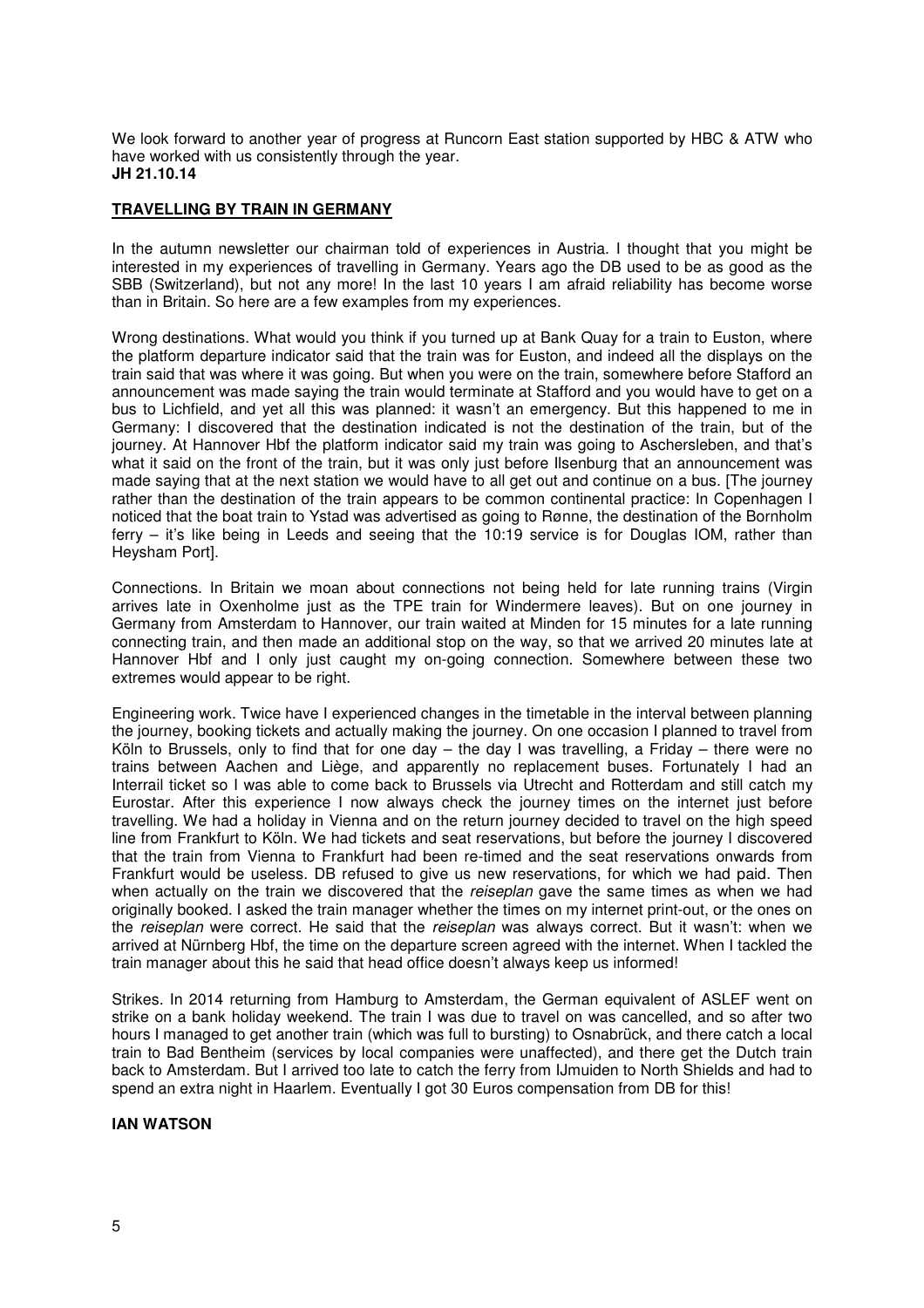# **SPINNING AROUND MANCHESTER**

I decided to utilize a Greater Manchester –Concession "Peak Wayfarer", at a cost of £6 on Tuesday 17th November and go for a spin around Manchester. The ticket is valid after 9.30pm, for those over 60, and I was to meet my friend in Stockport so I set off on 09.44 TPE service from Warrington (Central), the 09.22 Liverpool (Lime St) to Scarborough; this gave some time to look in the Ian Allan bookshop at the Piccadilly Station approach before setting off on 10.30 to Cardiff; as far as Stockport.

A Class 37 was stabled at Stockport its "Test Train" having failed with a severe wheel flat and the whole ensemble being safely secured in the Stockport carriage sidings; awaiting further attention. My friends train from Cardiff was a little late; so I had a chat with a member of the station staff about railway matters; I found my friend in the first car of the Class 175. We continued back to Piccadilly and then went through to the undercroft to catch a tram around to the Etihad Stadium, where many of the trams turn back. We waited for a few minutes before continuing through to Ashton-under-Lyne by tram; it is difficult to identify where the tram goes now - so much has changed around Ancoats, Clayton and Droylsden but approaching Ashton we noted we were passing near the former "National Gas Engine" works just pass Ashton Moss Junction. A short walk took us to Ashton Station where a fine example of a Distant Signal, on a bracketed post, can be seen at the west end of the Station. We only needed to wait a short while before a Class 150 appeared and took us to Manchester (Victoria). Here we examined the rebuilt Station with its fine restored booking office reminiscent of that formerly at London (St. Pancras); in addition one can sample the fine restored refreshment room but tea is no longer 6d a cup; the cupola over-head however is worth a look. The WW1 Memorial is a treat as is the newly restored L&YR map above it; outside stations served by the railway in former times are listed on the glass panels on the canopy edge facing the cab road. Another nice touch is the retention of lettering reminding us of the existence of the former "Regional Railways" organization.

We then ventured out to Rochdale; where new west facing bays are being installed, at the station, to facilitate trains from Manchester turning back as capacity in Manchester (Victoria)is now limited and many services will continue to Rochdale in future, when these are completed. The tramway to Rochdale town centre had been completed since my last visit, so we tottered down there on the first available service; this terminates close to the old Town Hall. Rochdale it seems has a new Town Hall. Only ceremonial duties are carried out in the old one – how strange! Why a community should wish to down grade one of the finest civic buildings in the Country is beyond me! Other European Cities are proud of their gilded edifices but not apparently in Rochdale. We did not alight but stayed on the same tram and returned via Rochdale Station and then over the new flyover then shortly passing the well known Ellen Road Engine House at Milnrow, which houses various stationery engines which are steamed once a month. Then via Oldham and the new formation through the town centre before rejoining the old line at the top of Werneth incline, formerly one of the steepest adhesion worked inclines in the country. However the trams veer right and go via Failsworth to reach Newton Heath, and reach Manchester Victoria via a Junction with the tram line from Bury at Oldham Road Junction which was a disused line which has been returned to use.

Back at Victoria we choose to ride across Manchester to Deansgate and sample the single line working across the City Centre, along Mosley Street; there was a veritable tram jam here with ten cars waiting to travel through in each direction. We soon retraced our steps to Victoria; where we took a "Northern Electric" Class 319 on a Liverpool service across Chat Moss to Newton-le Willows.

This was my first chance to savour one of these electric trains across the historic "Liverpool & Manchester Railway", on the way we noted that the Huskisson Memorial has been restored in all its glory near Lowton Junction and that the interesting Newton-le-Willows Station still retains many original features together with some interesting information displays on the L&M Rly.

We had hoped to catch the 13.01 Holyhead to Manchester ( Piccadilly) at Newton but although the paper timetable display advertised its call, the electronic Customer Information System (CIS) did not and it roared through with its Class 67 at the head. A few minutes later a Manchester Airport service arrived with another Class 319; which this time took us via Ordsall Lane Junction and Castlefield Junction to Manchester (Oxford Road) and Piccadilly; passing Liverpool Road Station, now part of the site of the Museum of Science and Industry, which is of course also the Worlds First Inter-City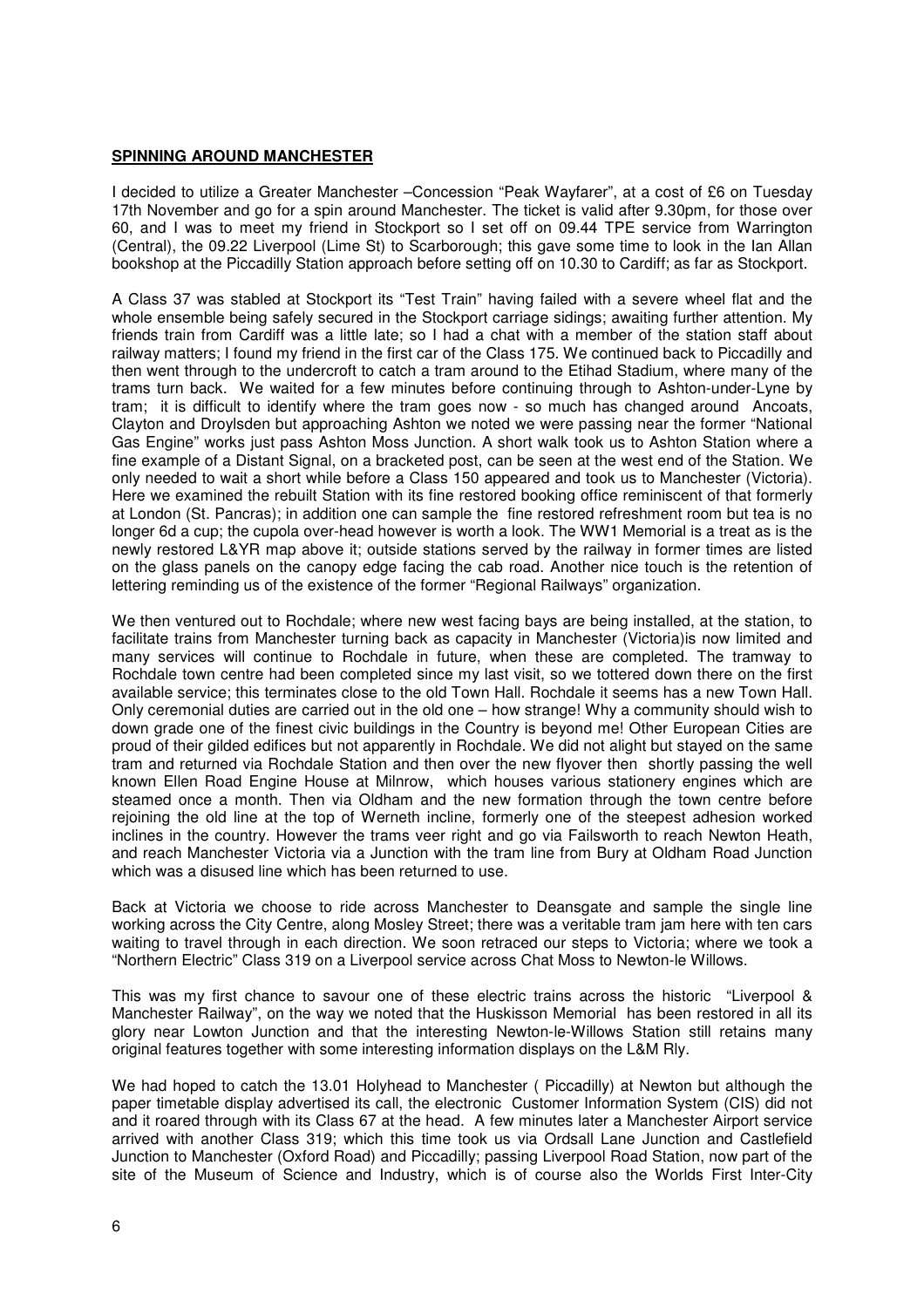Passenger Station. All this history on such a short journey! At Piccadilly, my friend set off back to Shrewsbury on a Cardiff service while I returned to Ian Allan, as I had decided on my Christmas present during the course of the days ramblings.

The final journey for me was with a Class 67 on the 16.50 Manchester (Piccadilly) to Llandudno as far as Warrington (Bank Quay) not a bad day for £6; excluding the price of the Christmas present of course!

# **JH**

# **THE NEW NORTHERN & TRANS-PENNINE EXPRESS FRANCHISES**

As readers will be aware these two franchises were announced in December. They make good reading and are set to provide the services which will be required to bring the 'Northern Powerhouse' concept to fruition.

There is still a lot of detail to be announced and we wait, with baited breath, for more information about services, particularly those which affect our line(s).

We are already aware of a new hourly service from Chester to Leeds, via Manchester Victoria. As well as opening up new connections in the north west this service will relieve overcrowding on the existing service to Manchester Piccadilly and Llandudno.

We do not know if there are any service improvements on the Hooton/Ellesmere Port/Helsby line. We made strong representations to all the bidders and can only hope they have listened to our pleas to take into account the positive changes in the demographics along this line in recent years.

We are pleased to note the new Northern franchise map shows a short extension from the Chester/Warrington Bank Line, to 'Runcorn'. This short extension is, of course, the Halton curve. Again we hope that in 2018, (when the Halton curve is planned to open to allow bi-directional working), services to and from Liverpool to Chester, via Liverpool South Parkway will commence and be the precursor of extensions to Wrexham and the North Wales Coast.

It is gratifying to note the dreaded Pacer, (Ellesmere Port/Helsby line), will all be gone by 2019.

We hope more details will be available for our next Newsletter and that the news is all good.

We shall have to wait and hope.

# **CWG**

# **CHESHIRE BEST KEPT STATION AWARDS**

This annual event was held at The Grange Theatre, Hartford on 12<sup>th</sup> January and was attended by dignitaries from most of the Local Authorities throughout Cheshire. Special guests were the Lord-Lieutenant of Cheshire, David Briggs M.B.E.,K.St.J, Professor Paul Salveson and Mr Alex Hynes, Managing Director of Northern Rail. Master of Ceremonies was Mark Barker who took it upon himself to organize the whole event following the retirement of John Hulme. We congratulate Mark on a most successful and enjoyable evening.

We are delighted to have won awards for each of our stations, as follows:-

The Halton Award – Runcorn East

The Best Kept Gardens Award – Helsby

The Cheshire Community Award – Frodsham

Congratulations to all our volunteers on these stations and a big thank you for all your efforts.

# **CWG**